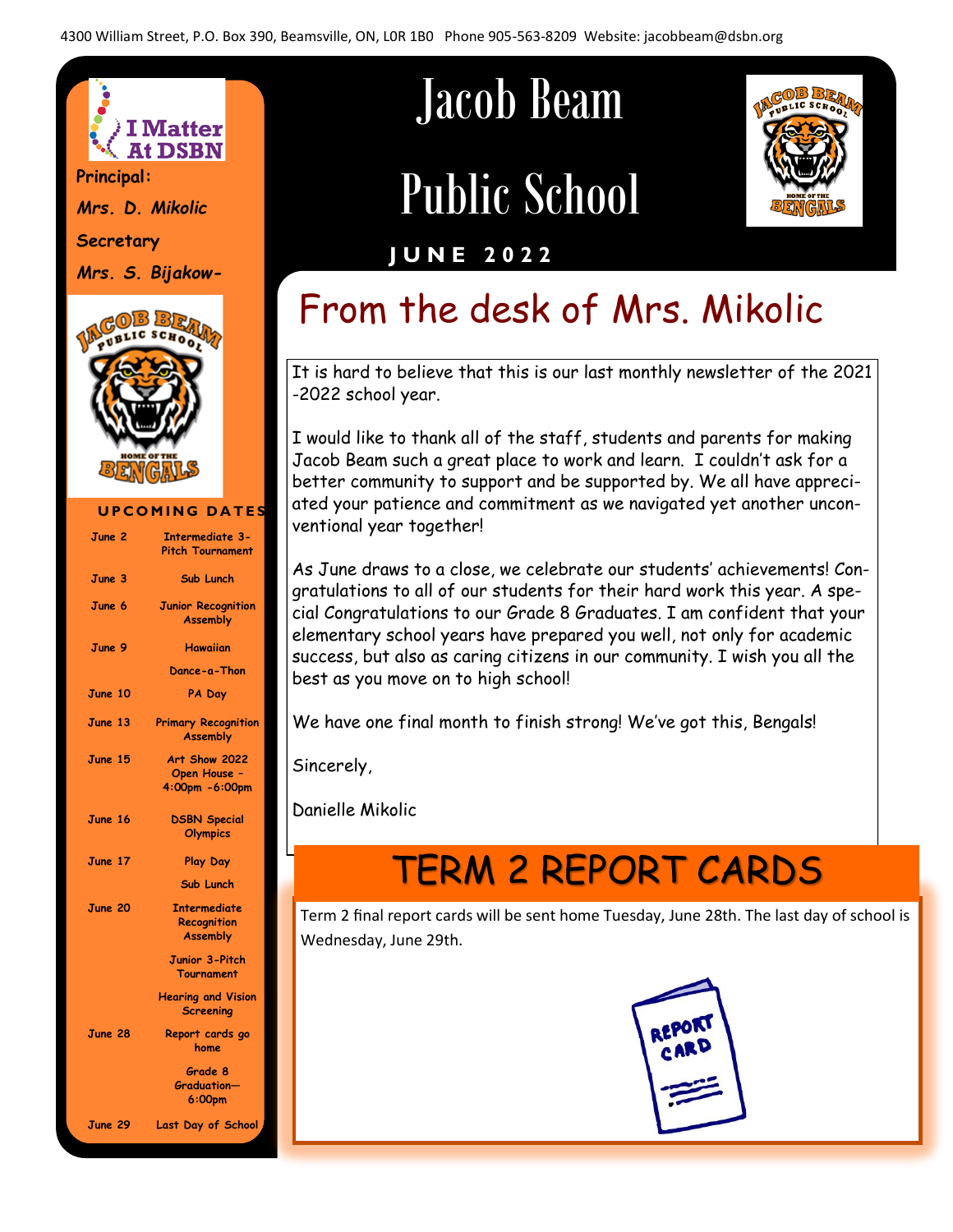### ART SHOW 2022 OPEN HOUSE

We are excited to invite you to our 2022 Art Show Open House on Wednesday, June 15 from 4:00pm-6:00pm. The classrooms will be open for parents/guardians to visit and for students to show off the amazing work they have been involved in. Some classrooms will showcase Visual Arts, some will highlight Drama and you may see some Dancing and/or hear some Music in your travels along the hallways and stops in the classroom(s).

We will also have a Food Truck and an Ice Cream Truck on the back tarmac for families to eat and have a treat! The Food Truck menu will consist of a choice of chicken fingers or hot dog, with French Fries and a soft drink for the children \$10 per child +HST and in addition to that, adults will also have a choice of panini with French Fries and a soft drink or bottled water \$15 +HST. Both the food truck and ice cream truck will take cash, credit or debit.

Please access School Cash Online, by June 12th, to indicate if you will/will not be joining us and if you would be interested in purchasing food. We

are trying gauge our numbers for this event.

Looking forward to gathering as a community with you all~

The Jacob Beam Staff



# MOVING BEFORE SEPTEMBER?

In order to assist us with making the best decisions possible with respect to class organization and student placements for Jacob Beam Public School for the 2022/2023 school year, we would appreciate if you would let the office know (905-563-8209 or jac@dsbn.org) if your family is planning to move in the next few months. Providing us with this information in the spring will also facilitate transportation arrangements for September. Thank you!

## THANK YOU TO THE LITERACY CENTRE

A huge thank you to the Literacy Centre for their generous donation towards the expense of our Grade 5 and Grade 6 year-end trip. We are so thankful to have such amazing community supporters!

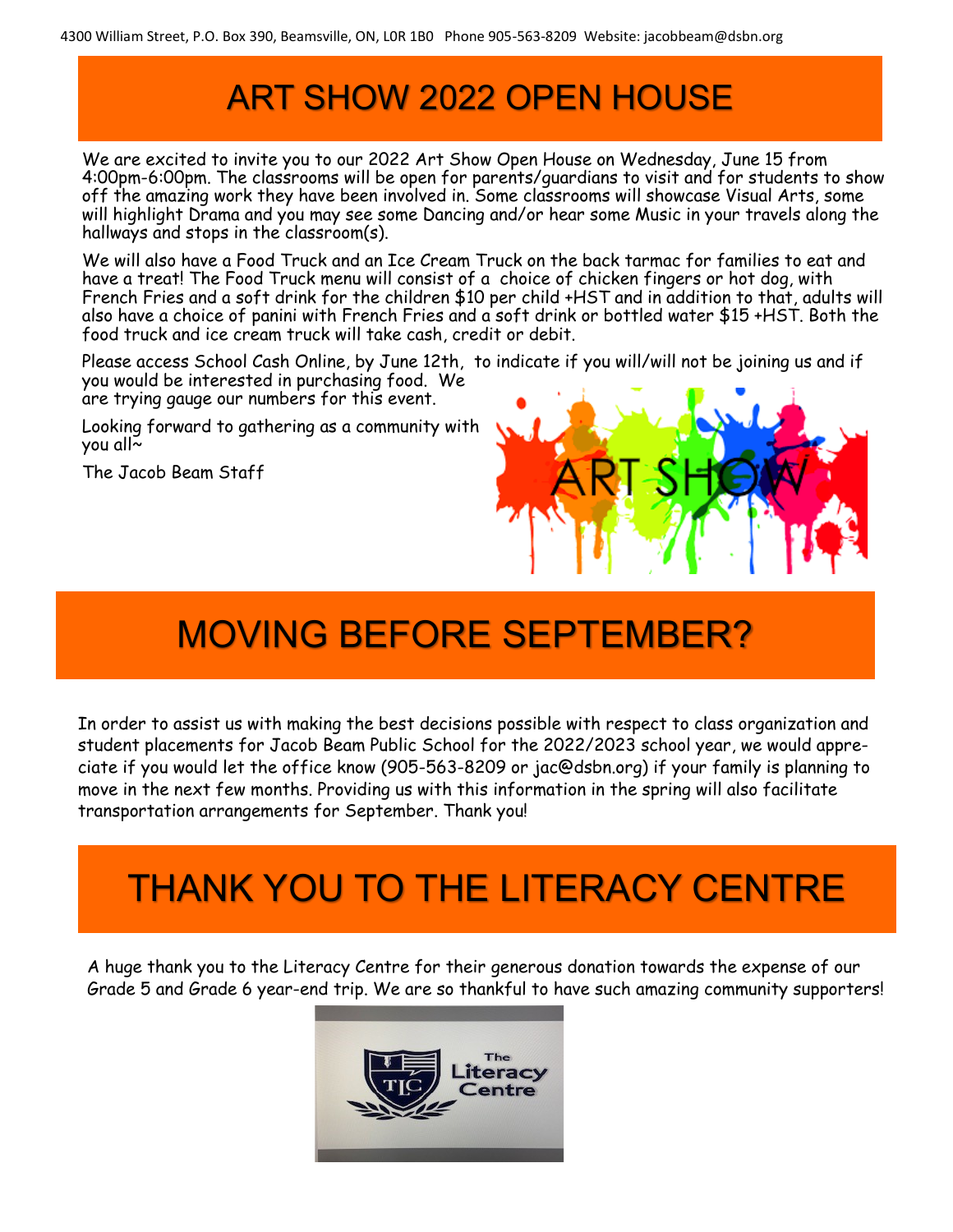# DROP-OFF AND PICK-UP SAFETY

An important reminder – **there is no stopping and/or parking at any time, anywhere in front of the school on William Street** – this is causing traffic issues and dangerous crossing of the street. Parking enforcement will be ticketing cars that are illegally stopped and/or parked along William Street.

We ask that you please use the kiss and ride, our visitor parking in the school parking lot, or the entrance/exit gate on Crescent Avenue as alternates.

As well, kindly remind your children to ALWAYS USE THE CROSSING GUARDS TO CROSS KING AND WILLIAM Streets.

Please note that staff supervision starts at 8:20am and ends at 8:35am. If you are dropping your child off after the bell, please do not leave them unsupervised to enter the school, we kindly ask that you escort them to the front door for a safe entry into the building.

Finally, our bus zone at the front is **not available** for drop off and/or pick up between 8-9 am and 2-3 pm.

Thank you for working with us to help keep everyone safe.

### JUNE IS PRIDE MONTH



### SUB LUNCH

Our next sub lunch will be on Friday, June 3rd . Orders can be placed through School Cash Online by midnight on Sunday, May 29th.

Our final sub lunch of the year is on Friday, June 17th . Orders can be placed through School Cash Online by midnight on Sunday, June 12th .

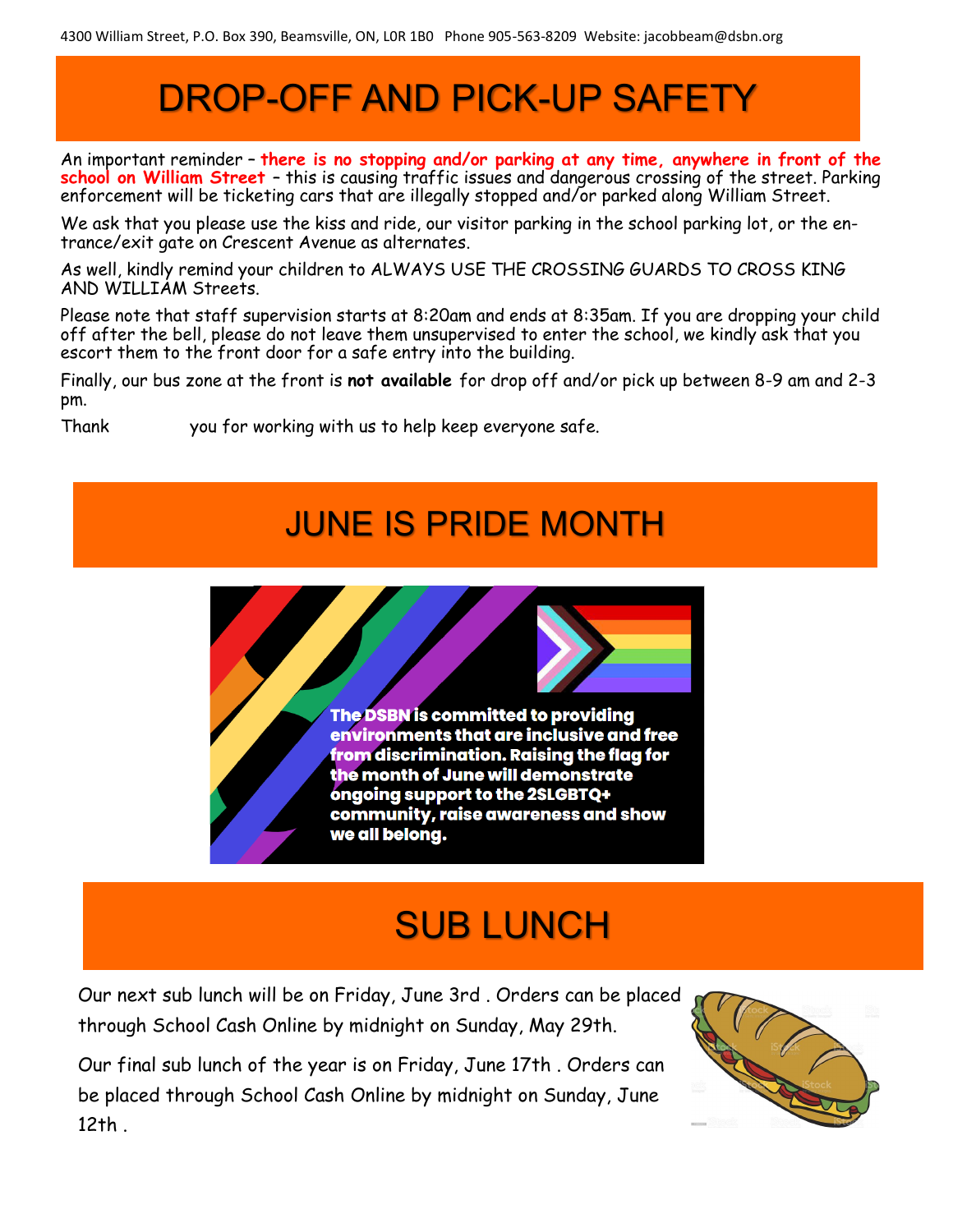# **Niagara Region Public Health School Health Newsletter**



#### **Sun Safety**

When enjoying the outdoors and getting some natural Vitamin D, Public Health would like to remind kids and adults to use proper protection from the sun.

**Slap** on a hat **Slop** on sunscreen **Slide** on sunglasses **Slip** on protective clothing

Check out **[The Canadian Cancer Society's Enjoying the Sun](https://cancer.ca/en/cancer-information/reduce-your-risk/be-sun-safe/enjoy-the-sun-safely)** for sun safety tips and information on protecting toddlers and children.

For additional information, visit Niagara Region Public Health's [website.](https://www.niagararegion.ca/living/health_wellness/sunsafety/default.aspx)

#### **Identifying Ticks During COVID-19**

Now that the warmer weather has arrived, so has [tick](https://www.niagararegion.ca/living/health_wellness/disease-prevent/ticks/default.aspx) season in Ontario. Regional Public Health offices are currently closed to public access, but if you remove a tick, you can have it identified by:

[Downloading a free app](https://physicians.createsend1.com/t/t-l-pzjyll-l-x/) and uploading photos of the tick for identification

OR

Take a picture of the tick and submit it to  $inspect@niagararegion.ca$ 

If more information is required once the tick has been identified, individuals can contact a Duty Officer directly at 905-688-8248 ext. 7590. Tick identification services will resume when our offices reopen to the public. General tick information can be found on our [Niagara Region Public Health website.](https://www.niagararegion.ca/living/health_wellness/disease-prevent/ticks/default.aspx)

#### **Enjoying Nature in Niagara**

The Niagara region is home to many gorgeous nature trails! Check out: [Walking Trails -](https://www.niagararegion.ca/exploring/trails.aspx) Niagara Region and Biking and Walking trails - [Niagara Region.](https://www.niagararegion.ca/exploring/cycle/default.aspx)

#### **Supporting Parents During the Summer**

[Niagara Parents](https://niagararegion.ca/parents) continues to offer free programs and services to support parents and families.

Connect with a Public Health Nurse Monday to Friday, 8:30 a.m. to 4:15 p.m. through [phone, live chat, video call, or email.](https://niagararegion.ca/parents/contact.aspx) Live chat is available in 90 different languages.

Find Niagara Parents on **[Facebook](https://www.facebook.com/niagaraparents/?form=MY01SV&OCID=MY01SV)** or [Twitter](https://twitter.com/NiagaraParents) for different activities you can do with your kids, relevant resources and virtual events for parents.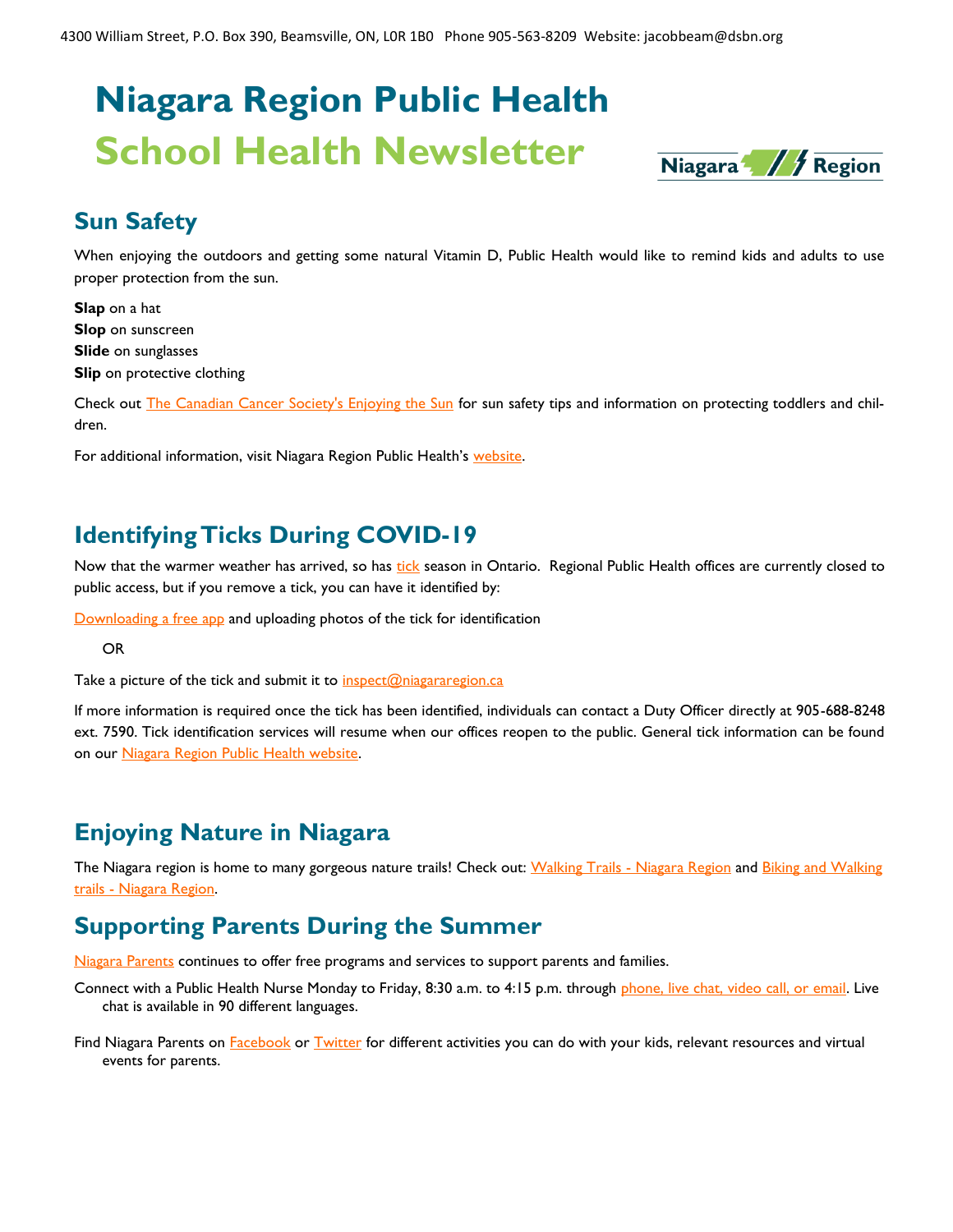#### **COVID-19 Update**

The COVID-19 vaccine is the best line of defense for preventing the spread of COVID-19 in schools and protecting our entire community. [Public Health clinics](https://www.niagararegion.ca/health/covid-19/vaccination/clinic-schedule.aspx) are **currently accepting walk-ins** for first, second or third / [booster doses](https://www.niagararegion.ca/health/covid-19/vaccination/appointment-booking.aspx) Helpful links and resources: [Guidance on self-isolation](https://www.niagararegion.ca/health/covid-19/self-isolation/school-child-care.aspx) [Frequently asked questions](https://www.niagararegion.ca/health/covid-19/vaccination/frequently-asked-questions.aspx) [COVID-19 Vaccination in children and youth](https://www.niagararegion.ca/health/covid-19/vaccination/youth.aspx) Additional fact sheets in [multiple languages](https://covid-19.ontario.ca/covid-19-vaccines-children-and-youth#community-resources)

Public health professionals are available to answer any questions through the COVID-19 Info-line Monday to Friday.

905-688-8248 or 1-888-505-6074, press 7 (available 8:30 a.m. to 4:15 p.m.)

[Chat online](https://vue.comm100.com/chatWindow.aspx?siteId=232657&planId=531) in 90 different languages with auto-translate (available 8:30 a.m. to 4:00 p.m.)

Information on COVID-19 and vaccine eligibility is available on Niagara Region Public Health's [website,](https://www.niagararegion.ca/health/covid-19/default.aspx?topic=1) [Facebook,](https://www.facebook.com/nrpublichealth) [Twitter](https://twitter.com/NRPublicHealth) and [Instagram.](https://www.instagram.com/nrpublichealth/)

### DOGS ON SCHOOL PROPERTY

Although we love your dogs, we ask that they not be brought to our fence/gate/door entry areas as these are crowded areas and many children/adults have allergies and fears. Kindly wait for you child (ren) on the sidewalk if you are accompanied by your pet. Thank you for your understanding.

## GRADE 8 GRADUATION

Our Grade 8 Graduation is scheduled for **Tuesday, June 28th at 6:00pm.** We are so excited to be able to celebrate this occasion, in person, with our grade 8 graduates and their families! Plans are un-

derway and more information will be shared with our families as the date approaches.

### DSBN INSTRUMENTAL MUSIC PROGRAM

Affordable, Convenient Music Lessons for students in grades 3-8! Back in person for 22-23! Registration is open for the fall. Please visit [neimusic.com](http://neimusic.com) for more info and to register.

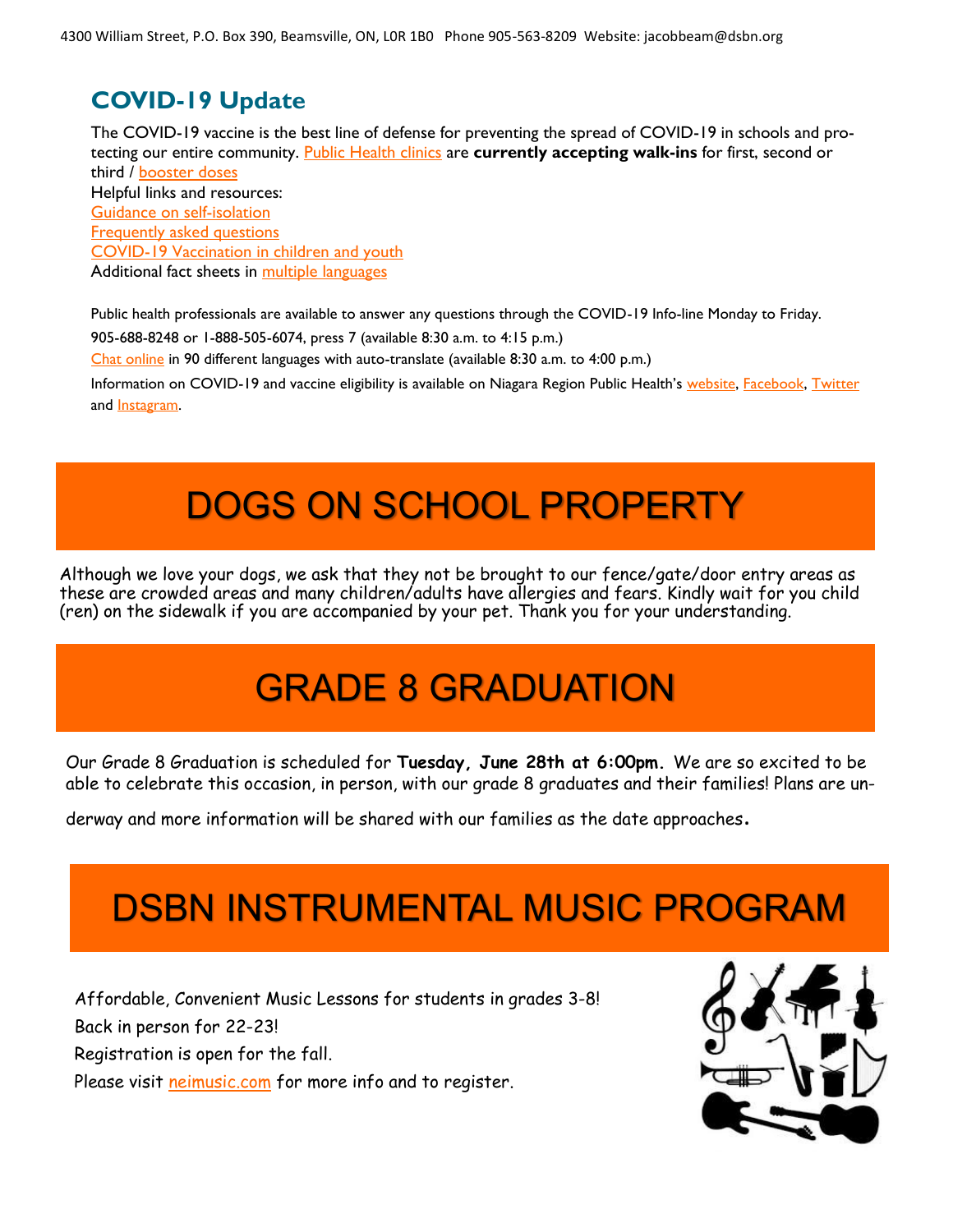# DRESS CODE REMINDER

Now that the warmer weather is hopefully on the way, we ask that parents help students make appropriate choices in their clothing to ensure that they are dressed for a school environment. Clothing should always cover underclothes (even when bending and stretching in gym and outside), shirts must modestly cover from shoulders to hips and pants, skirts, shorts or dresses must be appropriate and modest. As well, since children are outside at play daily and in the gym often, we require footwear that is safe to run and play. Flip flops often cause injury at school and are not recommended. Closed toe sandals with ankle straps or running shoes are best for at school. Thank you!

# VIRTUAL RANKIN RUN

What an amazing show of support our Bengals displayed for cancer research through our Virtual Rankin Run this year! Even though it rained, our spirits were not dampened and we walked/ran as the amazing and caring community that we are! Huge congratulations to all who participated  $\sim$ and I am very proud to announce that we raised a total of \$1811.00 through our T-shirt sales and online donations for this extremely worthy and worthwhile cause!

A huge thank you to Ms. Huntingdon for all of her work in planning and organizing this school wide event—we are so grateful for that!

### JACOB BEAM ON SOCIAL MEDIA

Jacob Beam has a Facebook page. We post events, activities and school reminders here too! Please follow us at Jacob Beam Public School.

We are on Twitter too @jacobbeamps .

We like to try to keep you in the loop!

Click on the icons below to go directly to our sites!